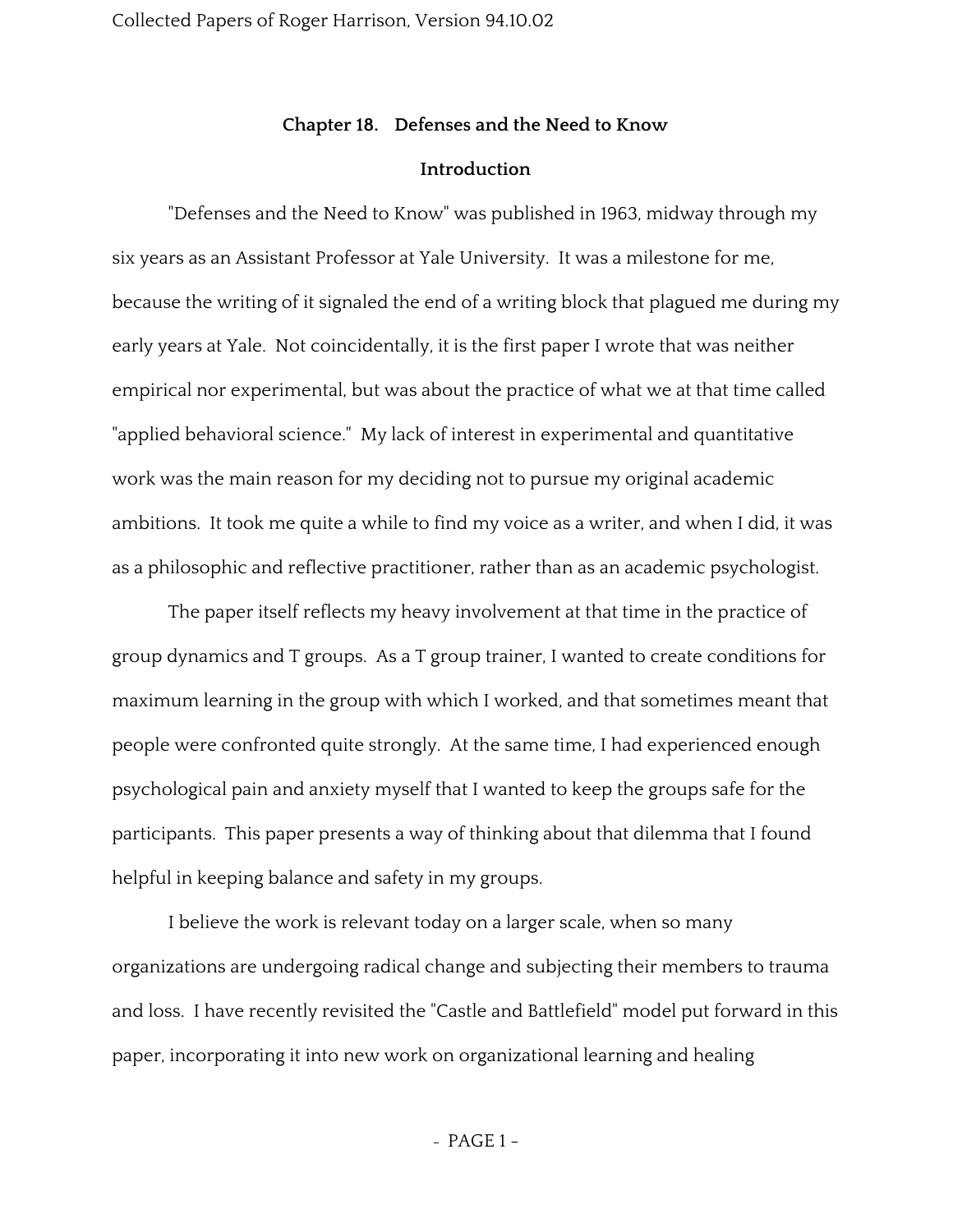(Harrison, 1984\*; Harrison, 1992; Harrison and others, 1991). The model is quite serviceable in understanding any situation that involves threat, pressure and stress, along with the need to learn new behaviors and ways of thinking at the same time. In that sense, of high demands for learning and change, the world of business has now become one great T group!

### **Defenses and the Need to Know**

The purpose of this piece is to discuss the ways we have of protecting our views of ourselves and others. Specifically, it is intended to rescue the concept of "defensive behavior" from the ostracism in which it is usually held, restoring it to its rightful place as a major tool of humankind in adapting to a changing world, and considering how defenses may help and hinder us in really profiting from a learning situation.

Let us consider how we understand the world we live in, and particularly those parts of it concerning ourselves and our relations with other people. First of all, we organize the world according to concepts, or categories. We say that things are warm or cold; good or bad; simple or complex. Each of these concepts, may be considered a dimension along which we can place events in the world, some closer to one end of the dimension, some closer to the other.

Actually, we can't really think without using these categories or dimensions to organize our thoughts. Any time we consider the qualities of ourselves, other persons, or events in the inanimate world, we have to use categories to do it. We are dependent for our understanding of the world on the concepts and categories we have for organizing our experiences. If we lack a concept for something which occurs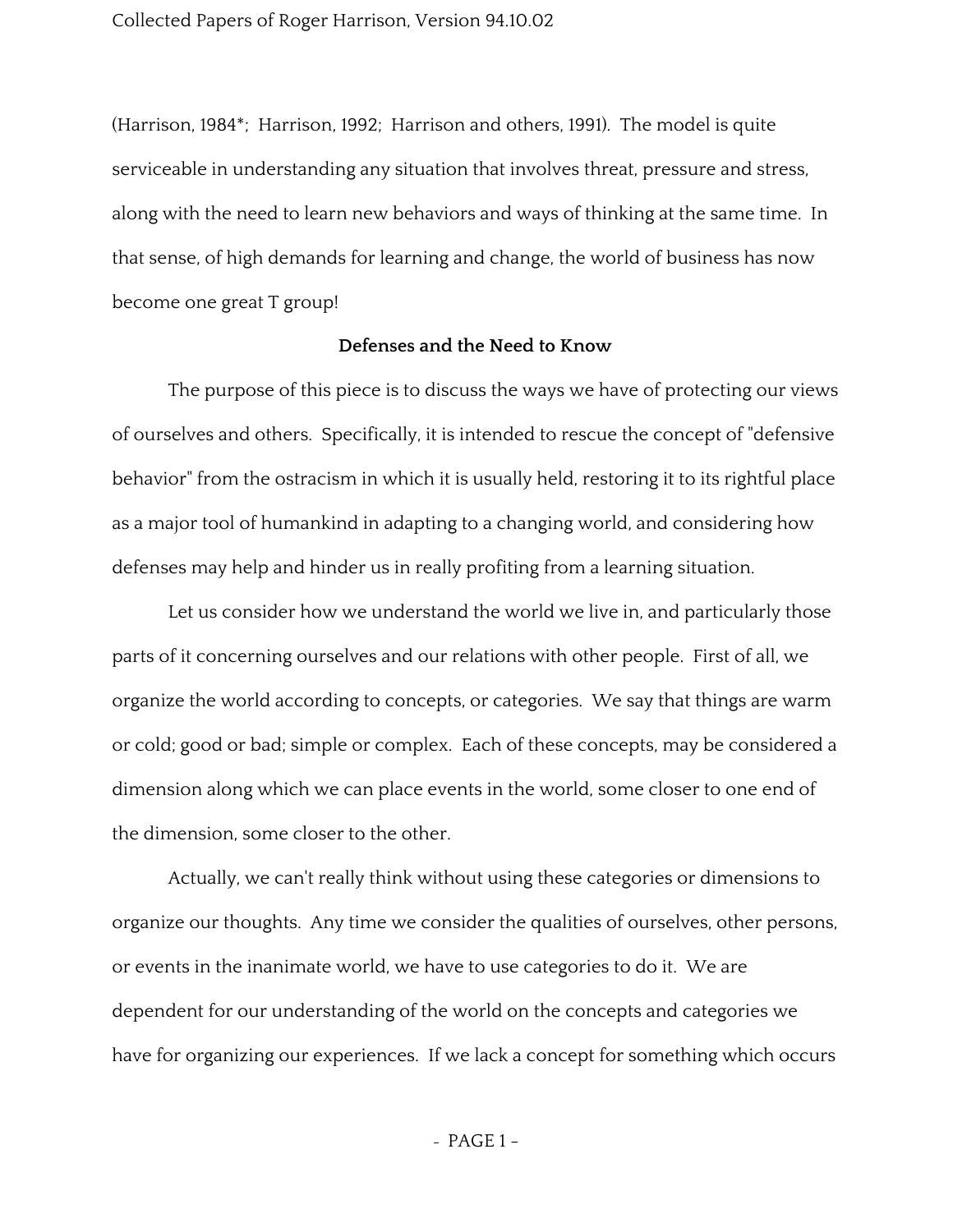in the world, we either have to invent one, or we cannot respond to the event in an organized fashion. How, for example, would a person explain his or her own and others' behavior without the concept of love and hate? Think how much behavior would simply puzzle or confuse him or her or, perhaps, just go on by without really being perceived at all, for lack of this one dimension.

Concepts do not exist in isolation; they are connected to one another by a network of relationships. Taken all together, the concepts we use to understand a situation, plus the relationships among the concepts, are called a conceptual system. For example, we may say, "People who are warm and friendly are usually trusting, and hence, they are often deceived by others." Here we have a conceptual system linking the concepts friendly warmth, trust in others, and ease of deception. Because concepts are linked one to another, the location of an event to one concept usually implies something about where the event is located on each of a whole network of concepts. It is thus almost impossible to take in a small bit of information about a characteristic of a person or event without its having a whole host of implications about other characteristics.

Images and stereotypes operate this way: when we discover that a person is black or white, is a PTA President, a social scientist, a wife, a husband, the category to which the person belongs evokes in each of us a complex set of associated qualities, characteristics, stereotypes, prejudices and memories. We have beliefs, attitudes and expectations about the person's behavior which are in part conscious, in part below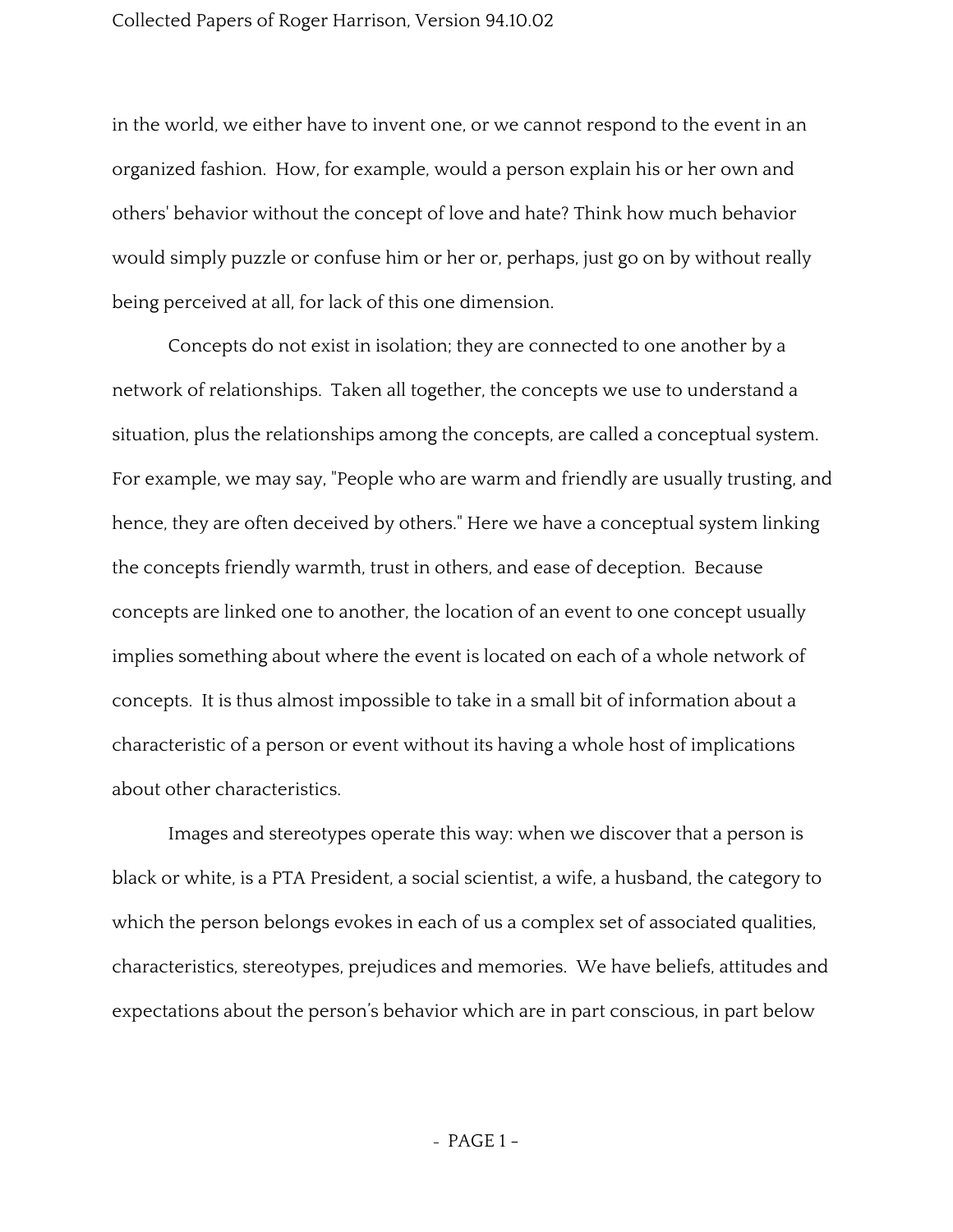the surface of our attention. Most of the time we then operate on the basis of that mental network, or *conceptual system*, without thinking too much about it

The study of defenses, like the study of stereotypes, is the study of the processes which protect the organization of conceptual systems in the face of information and experiences which, if accurately perceived, would tend to disconfirm, break down or change the relationships among concepts in the system.

Why should conceptual systems be resistant to change? Actually, if they were simply intellectual exercises, they probably would not. In real life, conceptual systems come to have value attached to them. The values seem to be of two kinds: one kind I will call competence value. By the competence value of a conceptual system, I mean its value for helping us to be effective in the world. After all, the conceptual systems we have were developed because we needed some way of making sense of the world; of predicting what kinds of results would follow from what kinds of causes; of planning what kinds of actions we needed to take in order to accomplish some desired result.

People have the conceptual systems they have because in some important situations the systems proved adaptive for them; by seeing the world in just this way they were able to get along better, to be more effective, to prepare better for what was coming next. For human beings conceptual systems are, in a very real sense, very nearly the most important survival equipment we have. Animals have instinctual patterns of response, complex systems of behavior that are set off without thinking in response to fairly fixed patterns of stimulation. Humans have to do it the hard way, by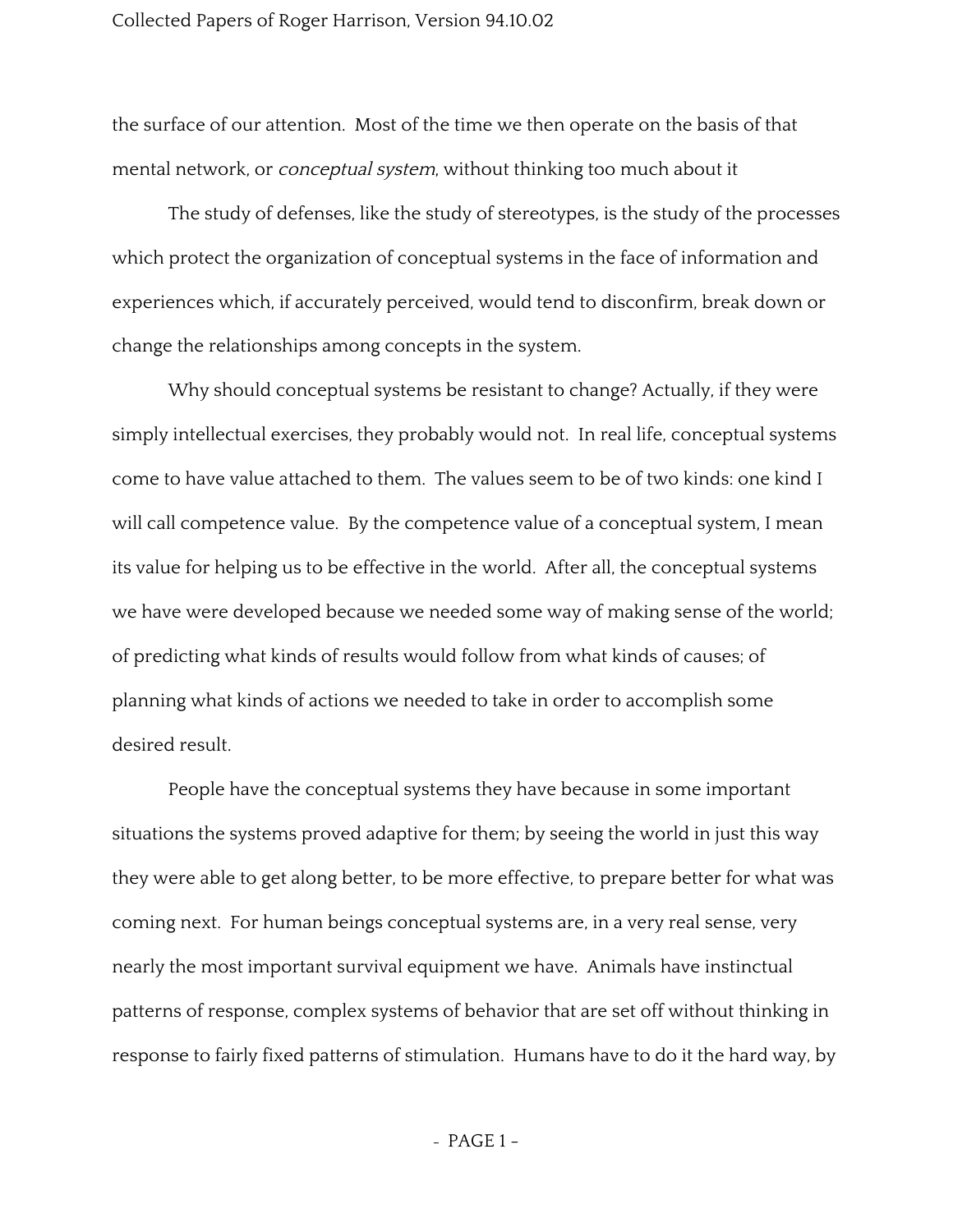developing systems of concepts that make sense of the world and then using these systems to make decisions as to what to do in each situation. Those conceptual systems that pay off over and over again tend to become parts of our permanent equipment for understanding the world and for deciding what to do in it. If we were to lose these systems we would become like ships without rudders; we would have lost our control systems and, with them, our chances of acting in an organized, intelligent fashion to meet our needs. This is what I mean by the competence value of conceptual systems.

Unfortunately, no conceptual system fits the world perfectly. In the interests of economy we simplify and leave things out as being unimportant: for example, we act as though relationships which are statistical (they are only true most of the time) are necessary, and hence hold true all of the time. On the rare occasions when the relationships don't hold, we tend to overlook the inconsistency, rather than trying to understand why things didn't go as expected. We may, for example, conceptualize the qualities of warmth, lovingness and femininity as incompatible with a ready ability to express anger. This conceptual system may not change even in the face of strong anger on the part of a woman about whose warmth and femininity we have ample evidence in the past. We simply pass it off as, "she's not herself." or, "she's not really that mad." or even "deep down inside she isn't as warm and feminine as she appears to be." We go through a lot of mental gymnastics to avoid seriously questioning a conceptual system which has proven useful in the past. So, frequently, the last alternative explanation we consider is, "it is perfectly possible for a woman to express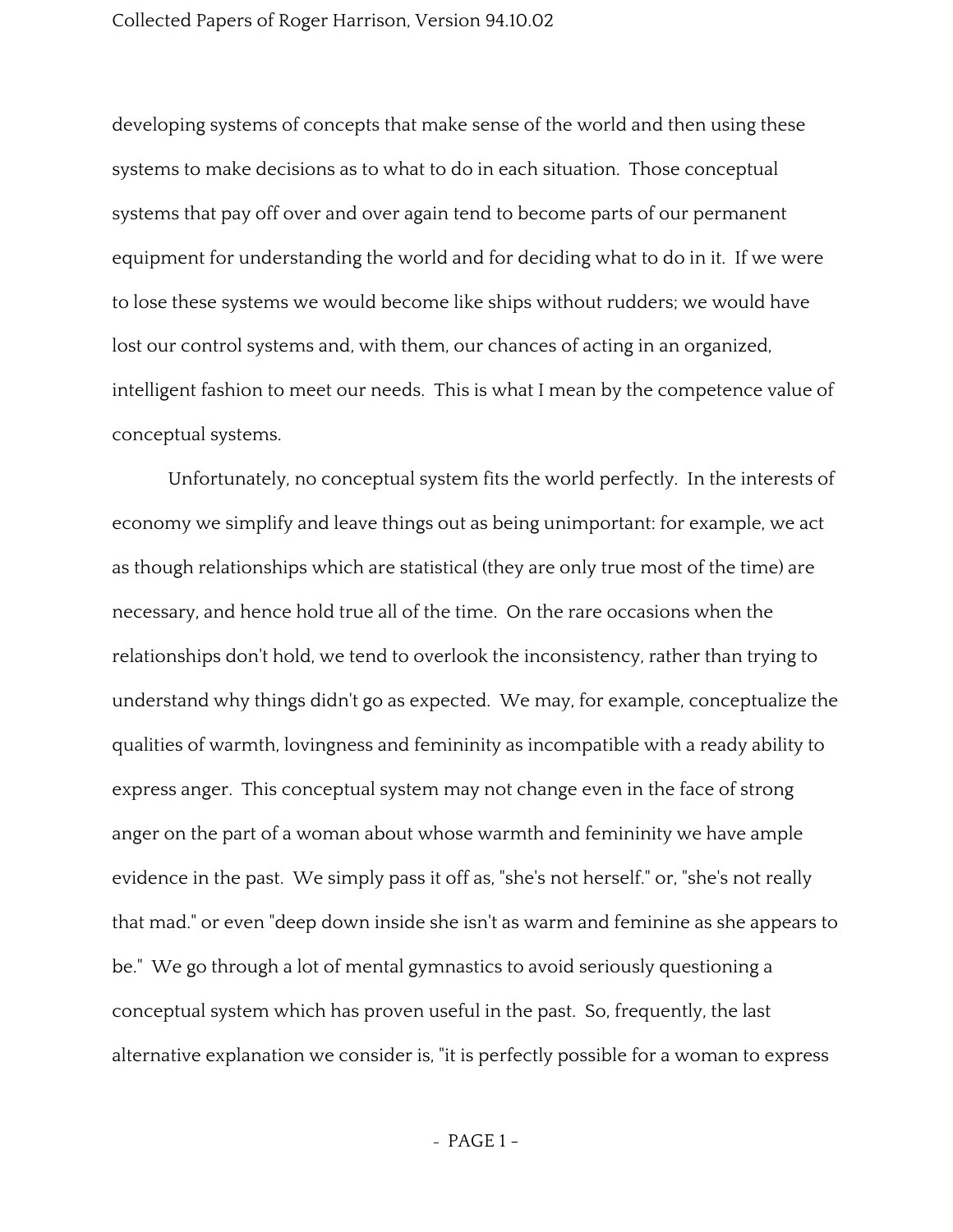deep anger readily and still be warm, loving and feminine." Such an alternative would mean the significant alteration of a conceptual system.

The trouble is, you can't just alter one little conceptual system at will, and let it go at that., The links between concepts are too complex and too closely linked to change one or two relationships in isolation. One change leads to another, and pretty soon a major reorganization is going on. It may be, of course, that the reorganization may lead to substantial improvement in our understanding and effectiveness in the world, but in the meantime there may be considerable turmoil and confusion as we question relationships that once seemed solidly established, and before new ways of seeing the world have been adequately tested and confirmed.

Of course, the more important the particular conceptual system in question is in making it possible for us to meet our needs, the more strain and upset is involved in changing it. For example, one might believe that heavy objects fall more rapidly than light ones. The disconfirmation that would follow upon learning that all objects fall at the same rate would perhaps be uncomfortable but only moderately so. Consider, on the other hand, the anxiety and stress which could be produced by the discovery that complying with another's demands does not always make the other like you and may, indeed, have the opposite effect. For a person who has put much reliance in their interpersonal relations on the techniques associated with such a conceptual system, its disconfirmation may have the dimensions of a major crisis in life.

So, much of the time we hang on to our not-so-accurate conceptual systems because they work for us most of the time, and to give them up would plunge us into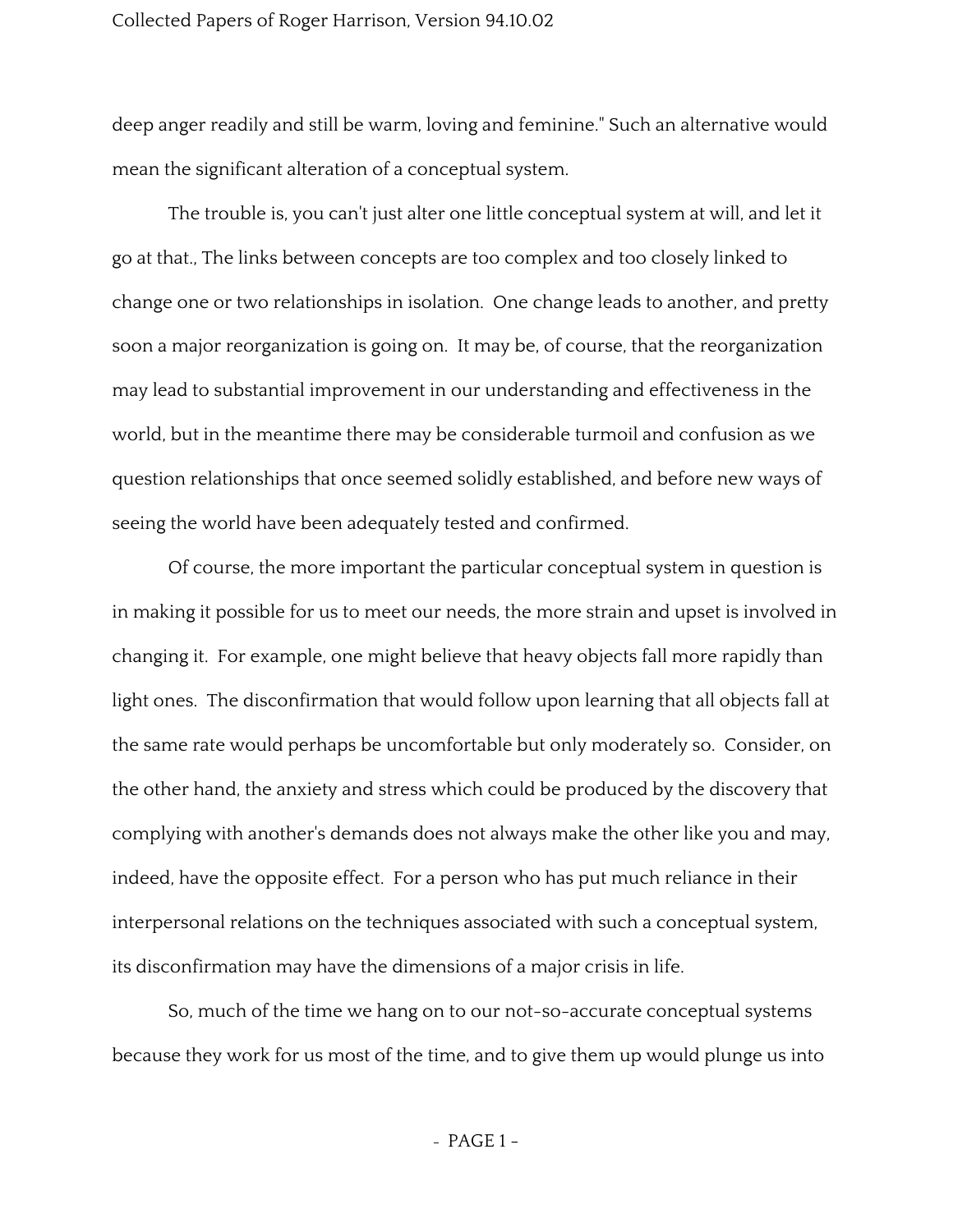mild or severe confusion without any real promise of eventually attaining a more accurate, effective reorganization. The picture does not look so good for improvement, and before I finish, it will look even bleaker.

There is another kind of valuing that goes on when we place events into conceptual systems, and I will call it evaluation. This is the well known process of believing that some states of affairs are better and some are worse. For most conceptual systems, there is an element of evaluation: most concepts have good end and a bad end, and we would rather see events come out on the good ends than the bad.

Again, it is less important to see events come out well in some areas than in others. When we consider the conceptual system, "Red sky at night, sailors' delight: Red sky in the morning, sailor take warning," we may indeed prefer that the weather come out on the "red at night - delight" end, rather an the "red morning - warning" side, but if on a given occasion it doesn't, we don't ordinarily get too upset, nor do we feel responsible for our failure to predict the weather.

The closer we get to conceptual systems that are concerned with our self perceptions and our important relationships with others, the more important evaluation becomes, and the more uncomfortably responsible we feel when events don't fall on the valued ends of the concepts. Thus, if we value love as against hate, and intelligence against stupidity, it becomes important to protect conceptual systems that organize events so we can see ourselves as brilliant and loving. When maintaining the valued perception becomes too important, people may desperately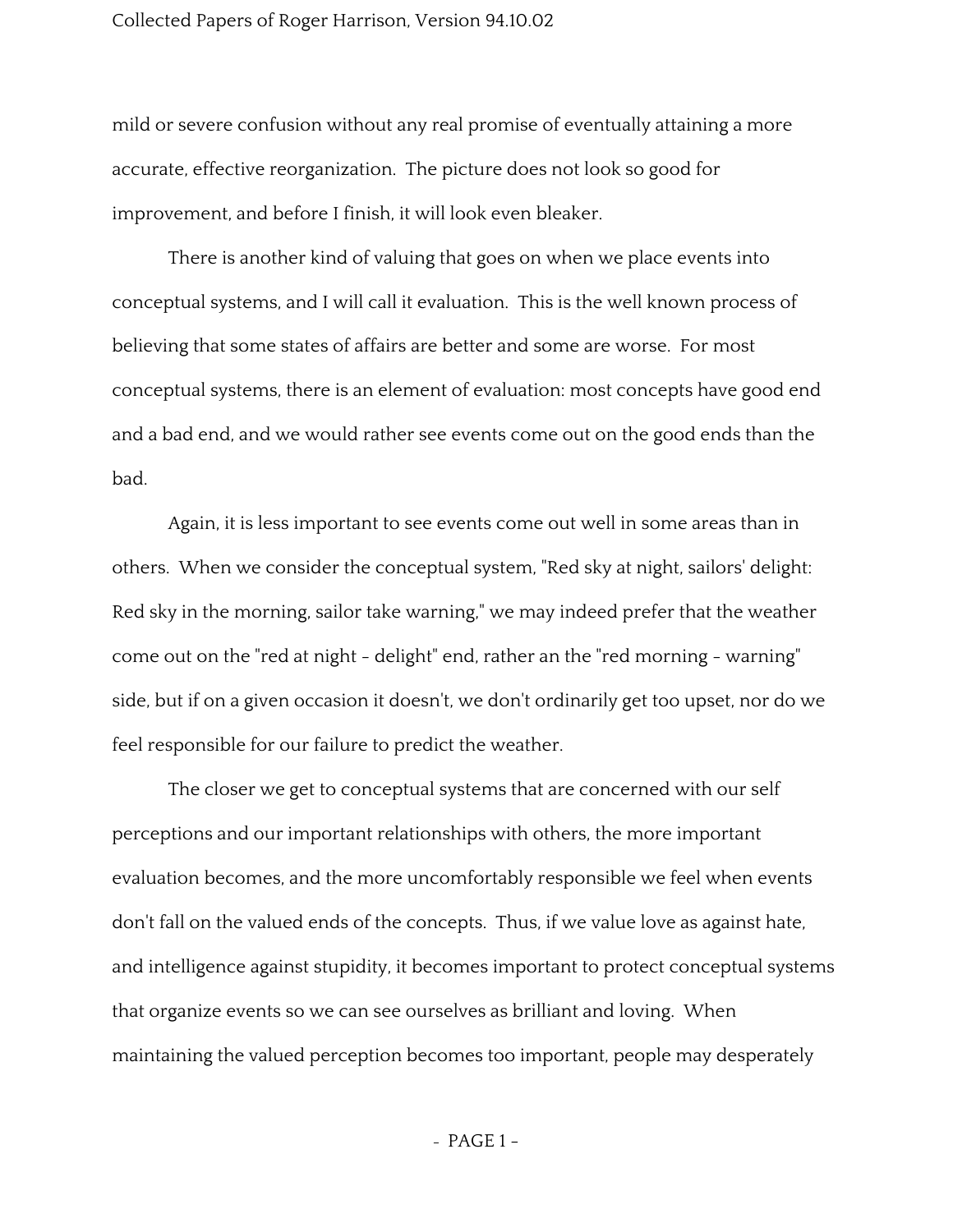protect quite maladaptive, ineffective conceptual systems in order to maintain a favorable perception of self or others.

Sometimes, competence value and evaluation compete for influence on the conceptual system. For example, some persons have led such difficult childhoods that it is only by seeing themselves as bad, worthless people that they can seem to make sense out of the awful things that people they trusted have done to them; at the same time, they have needs for self esteem, and for seeing themselves at the valued ends of concepts. These people may experience considerable conflict between these two motivational influences on their conceptual systems.

These, then, are the "defenses." They serve to keep us from becoming confused, upset and rudderless every time something happens contrary to our expectations. Frequently, they protect our liking for ourselves and others when we and they fail to live up to our ideals. Defenses give life as it is experienced more stability and continuity than could ever be justified by reference to the contingency and complexity of real events alone. Defenses keep our relations with others more pleasant and satisfying, protecting us from our own and others' anger, and helping us to go on loving people who are usually less than perfect and sometimes less than human.

At the same time, these same defenses block our learning, often dooming us to make the same mistakes over and over again. They make us blind to faults of our own we could correct, as well as those we can do nothing about. Sometimes they make us turn the other cheek when a good clout on the nose would clear the air and establish a new and firmer footing for an honest relationship. They can, in extreme cases, make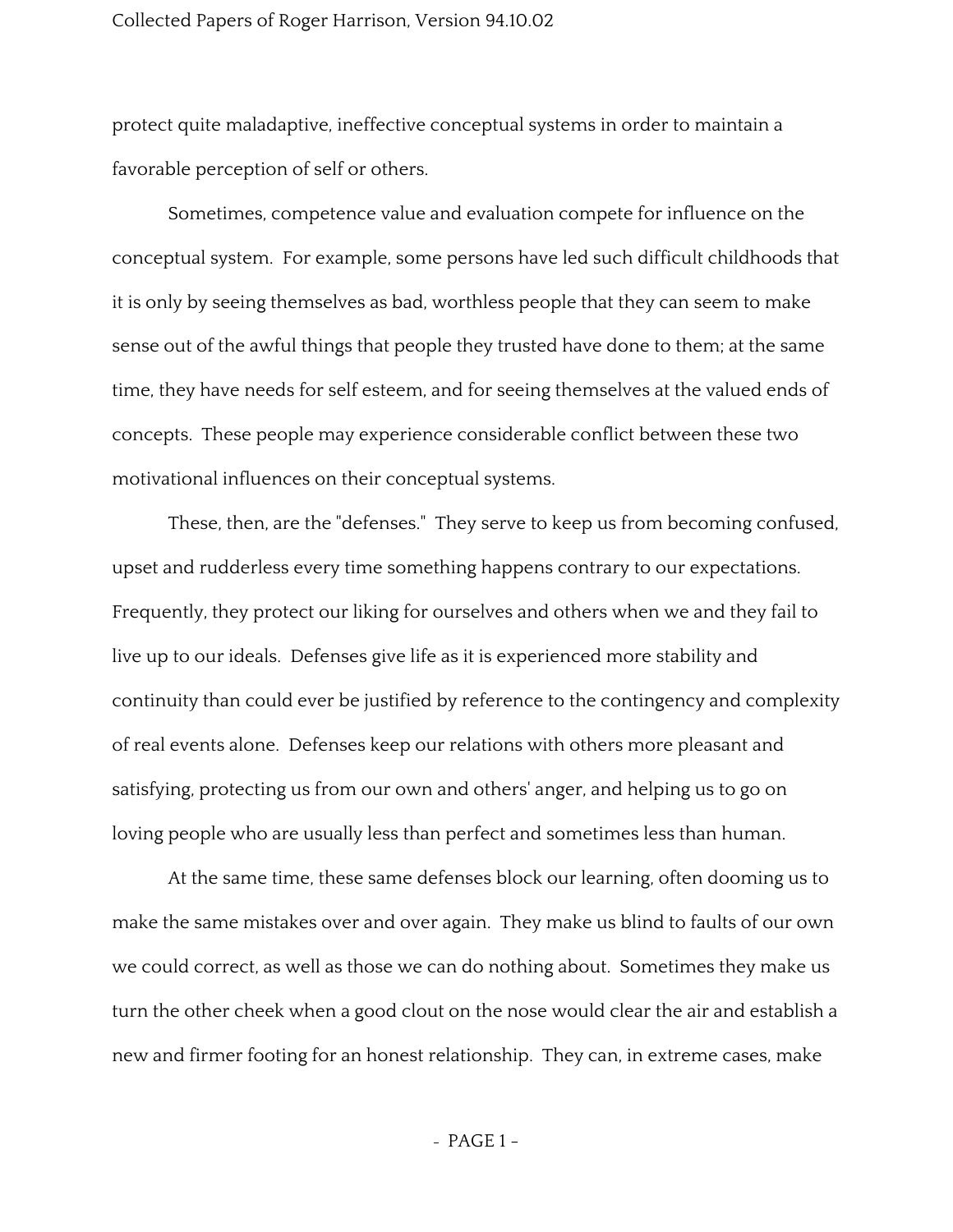so many kinds of information dangerous to our conceptual systems that we narrow and constrict our experiences, our feelings, and our thoughts, becoming virtual prisoners of our own protection.

I believe there is in each of us a kind of counter force which operates in the service of learning. Let's call it a need to know, or a drive toward competence. We are used to thinking about physiological needs, and we recognize there are probably social needs, such as needs for love; but we often overlook the need for competence and knowledge. Yet it is in operation all around us. We see it in the baby who begins to explore as soon as he or she can crawl; we see it again in the 'battle of the spoon," where the child actually gives up the certainty of getting the food in his or her mouth for the less effective but exciting experiment of "doing it myself." We see this need again as the adolescent struggles to carve out a life that is uniquely his or her own; and we see it reflected in our continuing efforts to understand and master the world as adults. People who read history for pleasure, who have creative hobbies, or who attend personal growth experiences are all manifesting this drive to competence and knowledge.

The need to know is the enemy of comfort, stability and a placid existence. For its sake we may risk the discomfort of examining and revising our assumptions about groups and people; we may expose ourselves to the anxiety-provoking experience of "personal feedback," in which we often learn others do not see us quite as we see ourselves; we place ourselves in groups where we know in advance we will be confused, challenged, and occasionally scared. Some of us expose ourselves to such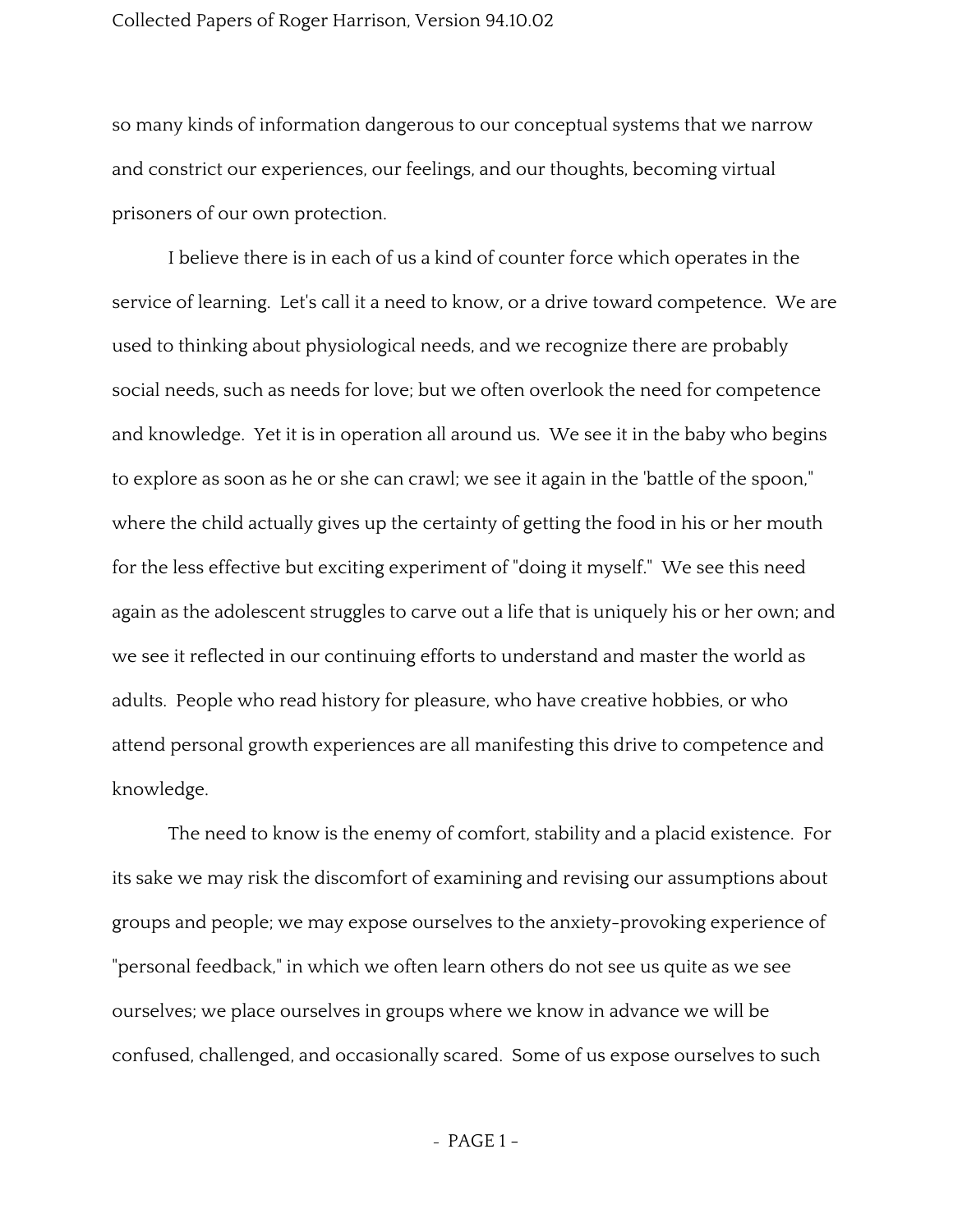situations more than once; to me, there could be no more convincing proof that the need to know is frequently stronger than the desire to maintain the comfort and stability of accustomed conceptual systems.

The sensitivity training laboratory thus frequently becomes a battleground between our desires to increase our competence and understanding, and our defenses. In this battle, we tend to take the side of the need to know and, like partisans everywhere, we malign, attack and propagandize against the other side. Sometimes we forget that both sides are parts of a person, and that if either side destroys the other, the person loses a valuable part of him or herself. This is particularly true in the case of defenses. We know from clinical practice and, I think, from personal experience and logic, that when a our first line of defense becomes untenable, we drop back to another one, a sort of "second string" defense. Unfortunately, since we usually put our best and most adaptive defenses out in front, the second string is apt to be even less effective and reality-oriented than the first. To put it strongly, the destruction of defenses does not serve learning; instead, it increases our anxiety that we will lose the more or less effective conceptual systems we have with which to understand and relate to the world, and we then drop back to an even more desperate and perhaps realistic defense than the one destroyed. Though it may seem paradoxical, we cannot increase learning by destroying the defenses which block it.

What we can do is create situations where people will not need to stay behind their defenses all the time. We can make it safe to sally forth from behind the moat, so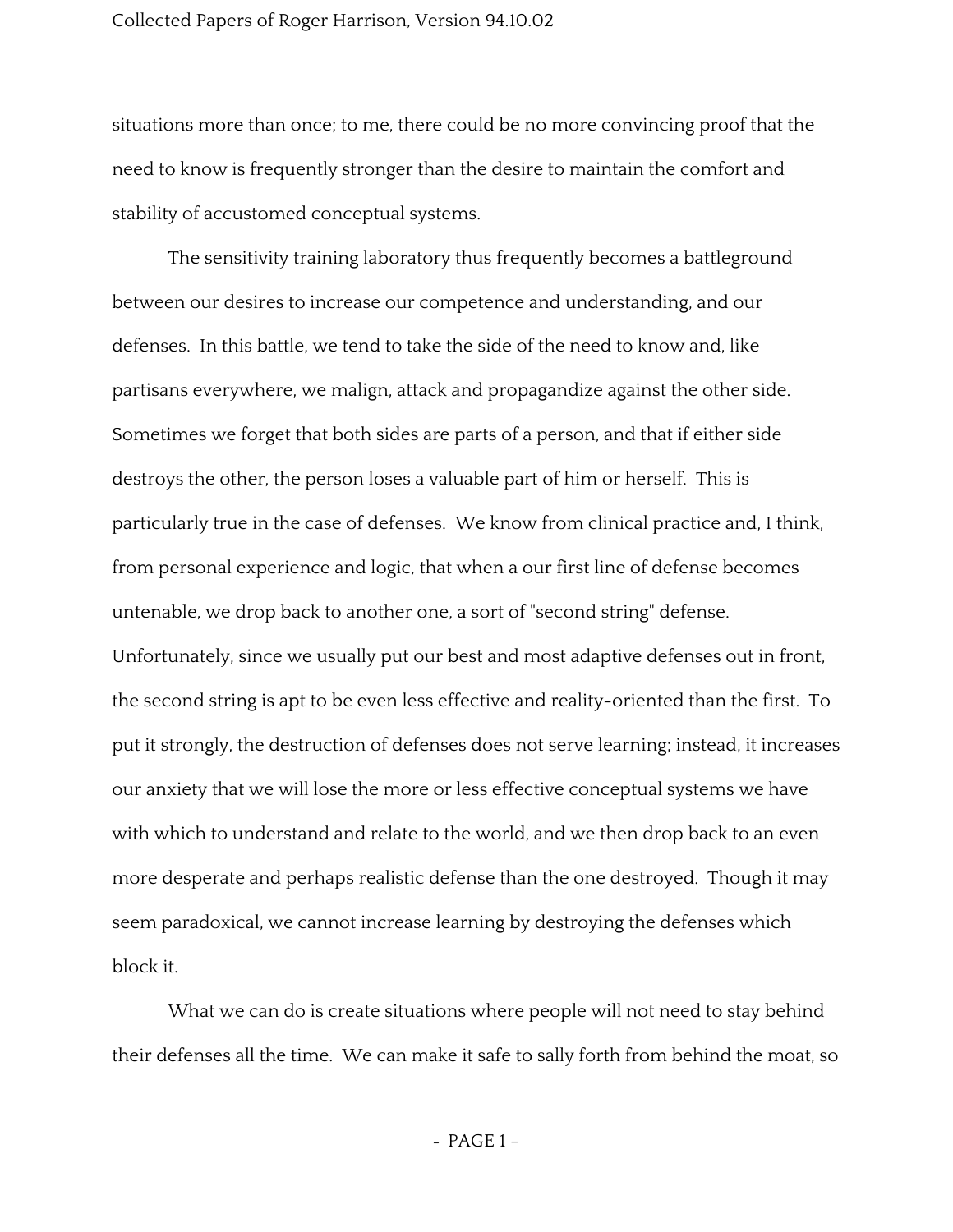to speak, secure in the knowledge that while we are exploring the countryside no one will sneak in and burn the castle.

People need their defenses most when they are most under threat and pressure. To make a mistake or become confused or admit to oneself that the world, ourselves , and others are not quite what we thought they were means that while we are revising or building new conceptual systems we will not be able to cope as well as before with the "slings and arrows" of difficult situations. If we need every bit of competence we possess, we simply can't afford to give up conceptual systems which are tried but not perfect, in favor of exciting new ways of looking at things that are untested.

It is for this reason that I do not believe we can really begin to learn deeply from one another in a sensitivity training group until we create relationships of mutual support, respect, and trust. When we know that others will not place us in situations where we need every bit of our competence to cope with what is going on; when we know they will respect our own personal rate of growth and learning; when we know we have friends to help if we get into difficulties exploring new relationships, understandings and behavior; then we can begin to look hard at the inadequacies in our ways of making sense of the world. We can examine those "exceptions to the rule" that we've always half-expected might prove the rule inadequate; we can afford to really explore why ways of behaving that used to work fine are for some reason not producing satisfactions for us the way they used to, or why they seem to work with